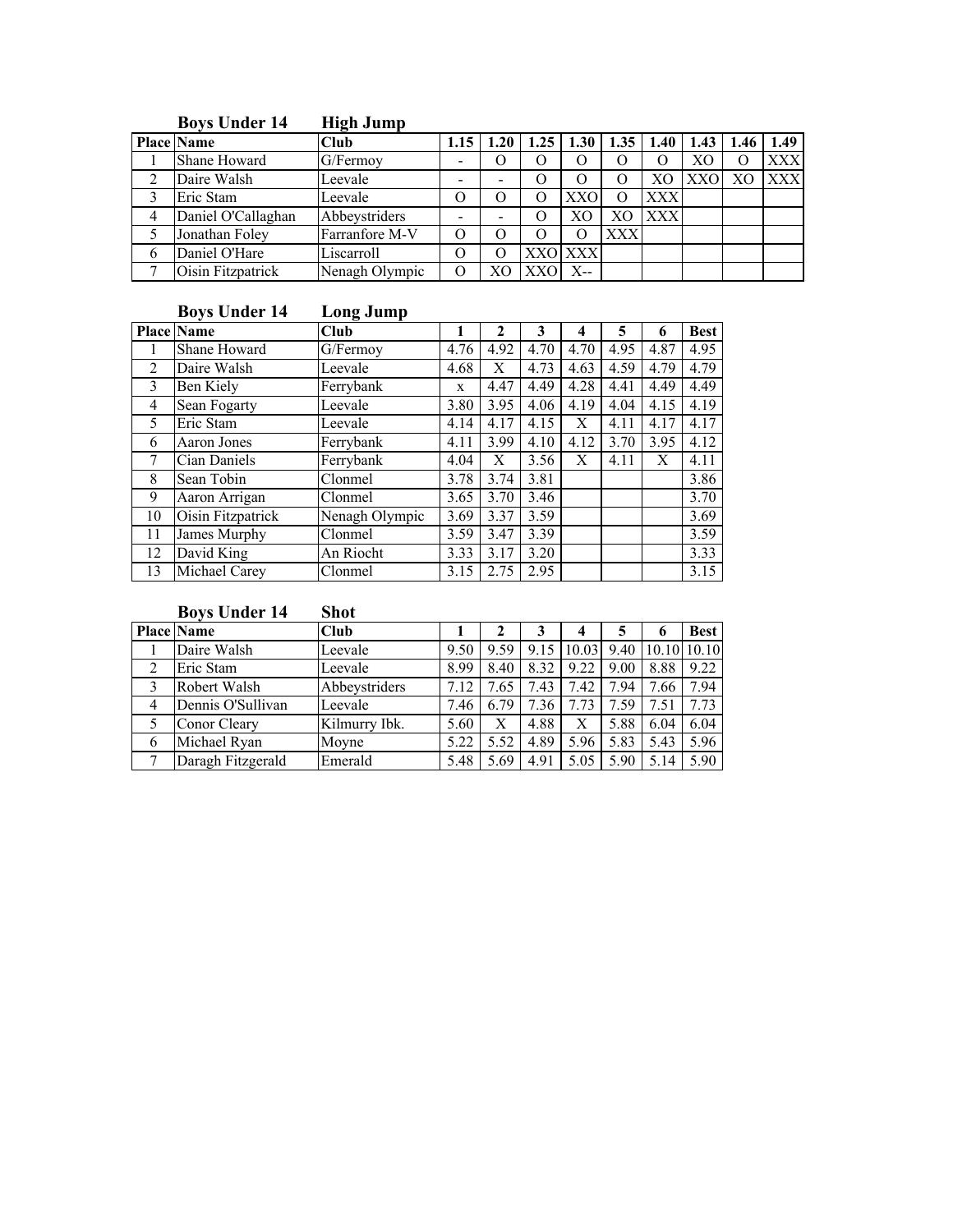|   | $\sim$ , $\sim$ $\sim$ music $\sim$ |                        |      |      |                  |            |            |            |            |      |            |
|---|-------------------------------------|------------------------|------|------|------------------|------------|------------|------------|------------|------|------------|
|   | <b>Place Name</b>                   | <b>Club</b>            | 1.25 | 1.30 | 1.35             | 1.40       | 1.45       | 1.50       | 1.55       | 1.58 | 1.60       |
|   | Shane O'Dwyer                       | C.on-Suir              |      |      | $\theta$         | $\theta$   |            |            | <b>XXO</b> | 0    | <b>XXX</b> |
| 2 | Declan Rogers                       | Tipp, Town             |      |      | $\Omega$         | O          |            |            | <b>XXX</b> |      |            |
| 3 | Diarmuid O'Connell                  | St. Ita's              |      |      | $\theta$         | $\Omega$   |            |            | XXO XXX    |      |            |
|   | Michael Godley                      | <b>Tralee Harriers</b> |      |      | $\epsilon$       | $\Omega$   |            |            | XXO XXX    |      |            |
|   | Ronan Fanning                       | Moyne                  |      |      | $\Omega$         | O          |            | <b>XXX</b> |            |      |            |
| 6 | Patrick Brislane                    | St. Ita's              |      |      | $\left( \right)$ | 0          | <b>XXX</b> |            |            |      |            |
|   | Eamonn Lenihan                      | Marian                 |      |      | XО               | <b>XXX</b> |            |            |            |      |            |
| 8 | Kevin Connellan                     | St. Cronan's           |      |      | <b>XXX</b>       |            |            |            |            |      |            |

#### Boys Under 15 High Jump

# Boys Under 15 Long Jump

|               | <b>Place Name</b>  | Cl <sub>u</sub>  |      | $\mathbf{2}$  | 3    | 4    | 5    | 6    | <b>Best</b> |
|---------------|--------------------|------------------|------|---------------|------|------|------|------|-------------|
|               | Sipke Shaughnessy  | Bandon           | 5.27 | 5.08          | 5.14 | X    | 5.11 | 5.05 | 5.27        |
| 2             | Michael Godley     | Tralee Harriers  | 4.94 | Х             | X    | X    | 4.89 | 4.80 | 4.94        |
| $\mathcal{E}$ | Shane O'Dwyer      | C.on-Suir        | 4.61 | 4.70          | X    | 4.66 | 4.90 | X    | 4.90        |
| 4             | Diarmuid O'Connell | St. Ita's        | X    | 4.58          | 4.58 | 4.45 | 4.42 | 4.66 | 4.66        |
| 5             | Kevin Connellan    | St. Cronan's     | X    | 4.48          | 4.33 | 4.18 | X    | 4.28 | 4.48        |
| 6             | Mark O'Reilly      | Ennis Track      | 3.97 | 4.19          | 4.00 | 4.19 | 4.31 | 4.33 | 4.33        |
|               | Ronan Fanning      | Moyne            | 4.30 | 4.18          | 3.88 | 4.28 | 4.18 | 4.26 | 4.30        |
| 8             | Dean Cronin        | <b>BIAC</b>      | 4.28 | 4.17          | Х    | Х    | 4.20 | 3.97 | 4.28        |
| 9             | John Costello      | Borrisokane      | 4.12 | X             | 4.03 |      |      |      | 4.12        |
| 10            | Alan Griffin       | Kilmurry Ibk.    | 3.84 | 3.82          | 3.84 |      |      |      | 3.84        |
| 11            | Donnacha Dunne     | Moyne            | 3.84 | Х             | X    |      |      |      | 3.84        |
| 12            | Finnain Tobin      | Carbery Harriers | X    | X             | 3.58 |      |      |      | 3.58        |
| 13            | Kevin Hayes        | Carbery Harriers | 2.81 | $3.3^{\circ}$ | 3.37 |      |      |      | 3.37        |

# Boys Under 15 Shot

|                | <b>Place Name</b>       | <b>Club</b>     |      |                                           |      |      |                   |      | <b>Best</b> |
|----------------|-------------------------|-----------------|------|-------------------------------------------|------|------|-------------------|------|-------------|
|                | Jason Mullins           | Clonmel         |      | 11.38 12.17                               | Х    |      | 11.80 11.34 11.92 |      | 12.17       |
| 2              | Patrick McSweeney       | Bandon          |      | 10.70 10.98 10.36 10.70 10.90 10.14 10.98 |      |      |                   |      |             |
| 3              | <b>Patrick Brislane</b> | St. Ita's       | 8.19 | 8.88                                      | 8.80 | 9.29 | 8.90              | 8.84 | 9.29        |
| $\overline{4}$ | Ronan Fanning           | Moyne           | Х    | Х                                         | 8.28 | Х    | 8.40              | 8.41 | 8.41        |
| 5              | Brian O'Connell         | St. Ita's       | 7.55 | 8.30                                      | 8.12 | 8.41 | 8.15              | 7.85 | 8.41        |
| 6              | Evan Hickey             | Clonmel         | 7.55 | 7.48                                      | 7.02 | 7.98 | 6.32              | 8.29 | 8.29        |
| 7              | Diarmuid O'Connell      | St. Ita's       | 8.09 | 7.93                                      | 8.46 | 8.00 | 8.11              | 7.50 | 8.11        |
| 8              | Ray Dineen              | St.Brendan's Ky | 6.91 | 7.23                                      | 6.91 | 6.85 | 6.89              | 7.24 | 7.24        |
| 9              | Kevin Connellan         | St. Cronan's    | 6.61 | 6.42                                      | 6.77 |      |                   |      | 6.77        |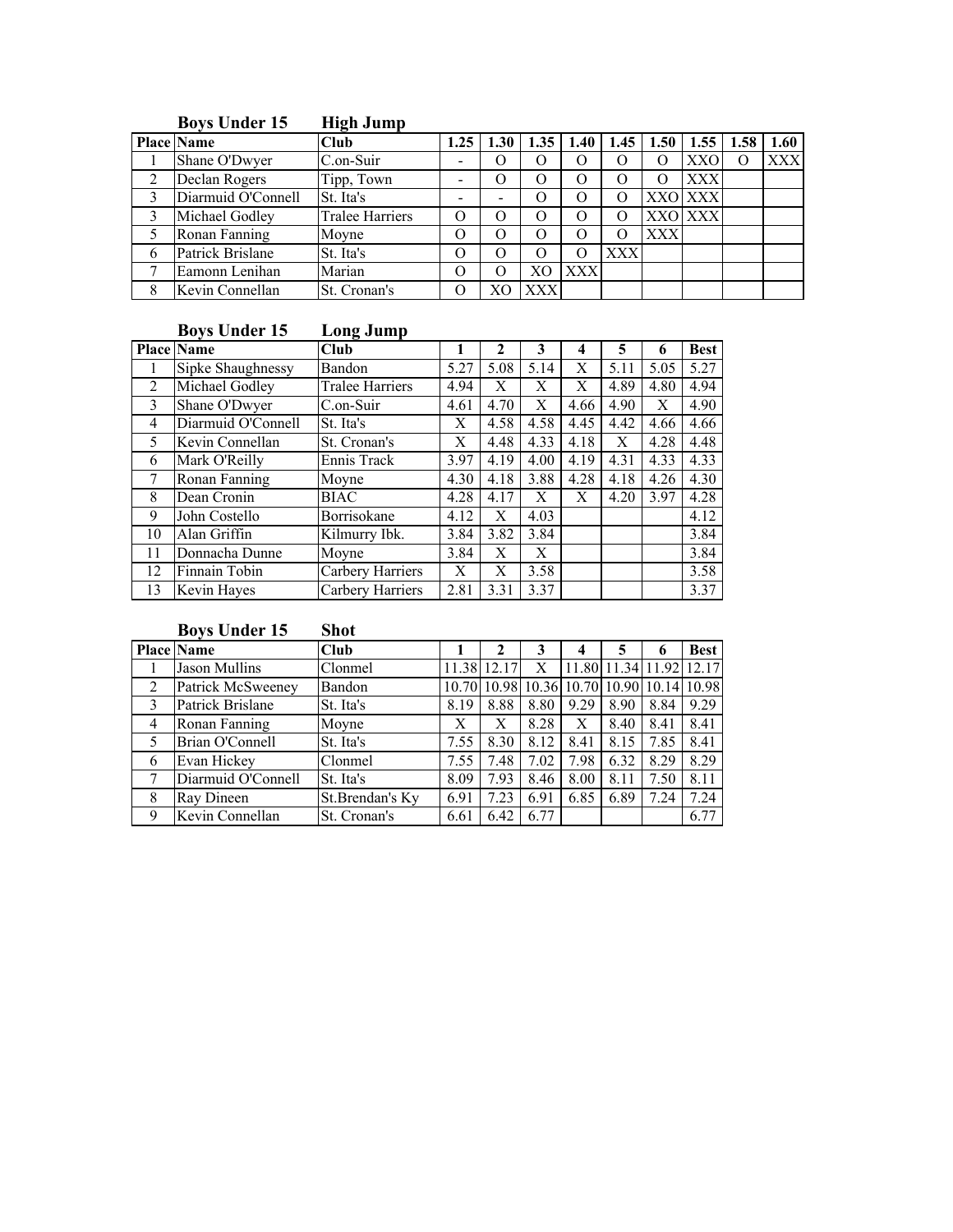| $D0$ , $D1$ chuch to  | ппен очинр    |      |                 |              |      |            |                             |   |
|-----------------------|---------------|------|-----------------|--------------|------|------------|-----------------------------|---|
| <b>Place Name</b>     | Club          | 1.40 | $1.45 \pm 1.50$ | $1.55 \perp$ | 1.60 |            | $1.65$   1.68   1.71   1.69 |   |
| Andrew Heffernan      | Ferrybank     | -    |                 |              |      |            | <b>XXX</b>                  |   |
| Patrick Maher         | Ind.          | -    | -               |              |      |            | <b>XXX</b>                  | X |
| Thomas Barr           | Ferrybank     | -    |                 | XXO          |      | <b>XXX</b> |                             |   |
| <b>Matthew Hannon</b> | F.McSweeney   |      |                 |              | XXX  |            |                             |   |
| David Curtin          | Kilmurry Ibk. |      |                 |              | XXX  |            |                             |   |
| Eoin Fox              | Clonmel       |      | XXX.            |              |      |            |                             |   |

### Boys Under 16 High Jump

### Boys Under 16 Long Jump

|                | Place Name         | Club               |      | 2    | 3    | 4    | 5    |      | <b>Best</b> |
|----------------|--------------------|--------------------|------|------|------|------|------|------|-------------|
|                | David Roberts      | C.on-Suir          | 5.24 | 5.28 | 5.39 | 5.48 | 5.40 | 5.57 | 5.57        |
| 2              | Patrick Maher      | Ind.               | 5.27 | 5.08 | 4.95 | 5.14 | 5.43 | 5.53 | 5.53        |
| 3              | Stephen Murphy     | Ferrybank          | -    | 4.74 | 5.39 | 5.32 | Х    | 5.48 | 5.48        |
| $\overline{4}$ | Nathan Jege        | Dooneen            | 5.48 | Х    | Х    | 5.15 | 5.25 | Х    | 5.48        |
| 5              | <b>Shane Prout</b> | Coolquill          | 4.29 | 4.88 | 4.81 | 4.96 | 4.88 | 5.18 | 5.18        |
| 6              | Edmond O'Halloran  | Leevale            | 5.17 | 5.10 | Х    | 4.92 | X    | Х    | 5.17        |
|                | Gerard Browne      | Ennis Track        | 5.00 | 5.10 | 5.16 | X    | X    | 5.16 | 5.16        |
| 8              | Diarmuid Hickey    | Riverstick-Kinsale | 4.40 | X    | 4.56 | 3.91 | X    | 4.66 | 4.66        |
| 9              | Thomas Barr        | Ferrybank          | 4.34 | X    | 4.38 |      |      |      | 4.38        |
| 10             | David Dunne        | Moyne              | 3.86 | 3.78 | 3.62 |      |      |      | 3.86        |

# Boys Under 16 Shot

| <b>Place Name</b>    | <b>Club</b>                                                  |      |                                           |   | 4    |      |                        | <b>Best</b> |
|----------------------|--------------------------------------------------------------|------|-------------------------------------------|---|------|------|------------------------|-------------|
| Andrew Heinsoo       | Ferrybank                                                    |      | 11.48 10.55 10.81 10.45 10.68 10.30 11.48 |   |      |      |                        |             |
| Diarmuid Hickey      | Riverstick-Kinsale 10.41 11.15 11.08 10.46 11.08 11.22 11.22 |      |                                           |   |      |      |                        |             |
| Denis Hayes          | Farranfore M-V                                               |      | 10.13 10.97 10.35 9.29 10.35 10.62 10.97  |   |      |      |                        |             |
| Callum B. O'Driscoll | Belgooly                                                     | X    |                                           | Х | 9.76 |      | $9.53$   10.14   10.14 |             |
| David Curtin         | Kilmurry Ibk.                                                | 7.80 | 822                                       | X | 8.32 | 8.58 |                        |             |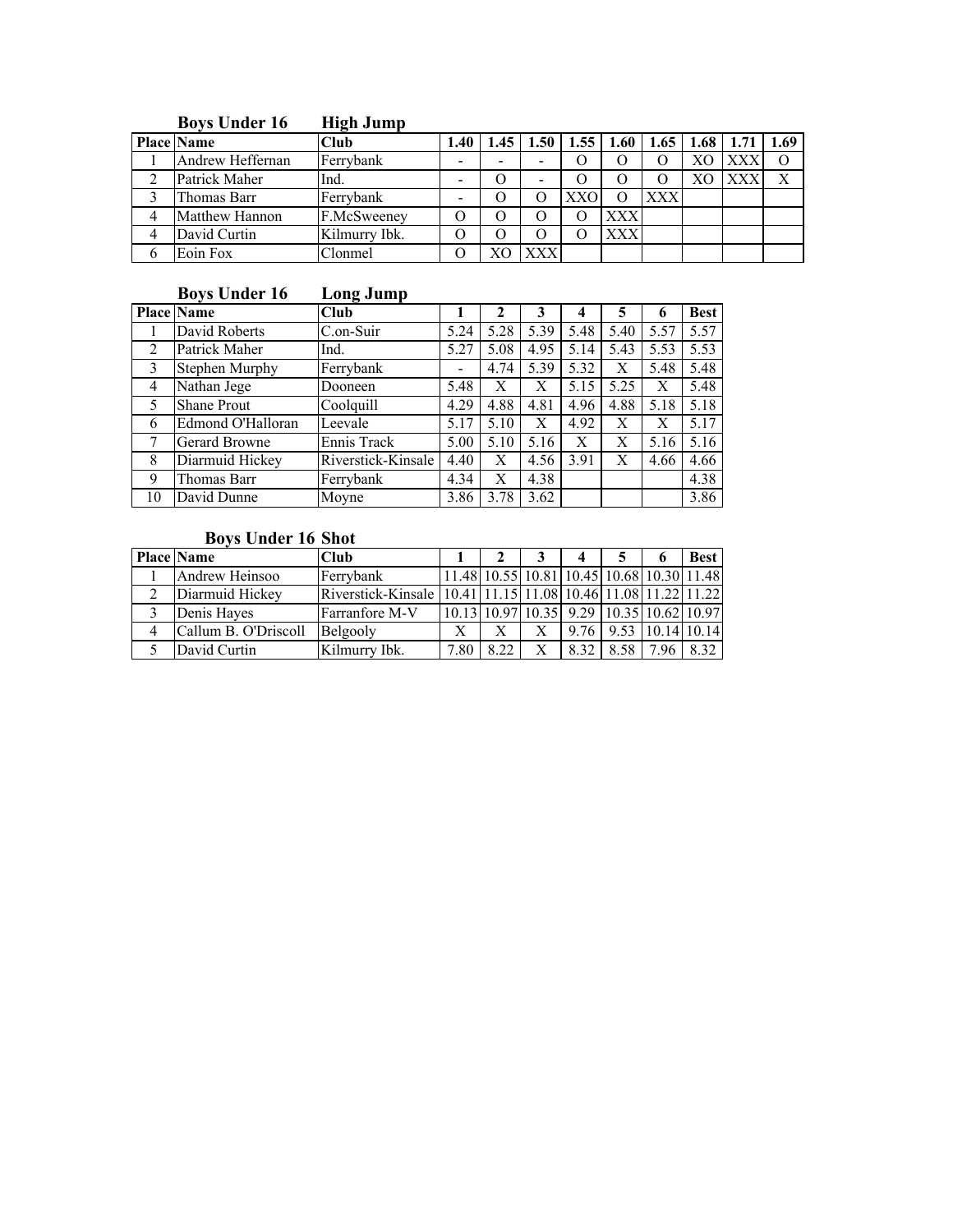| $P_{\rm O}$ , $P_{\rm O}$ and $P_{\rm O}$ | пцен очшр              |                          |                  |           |    |                       |            |            |      |
|-------------------------------------------|------------------------|--------------------------|------------------|-----------|----|-----------------------|------------|------------|------|
| $\overline{\text{Place}}$ Name            | <b>Club</b>            | 1.30                     | .40 <sub>1</sub> | $1.45 \;$ |    | $1.50 \mid 1.55 \mid$ | 1.60       | 1.65       | 1.70 |
| Andrew Kearney                            | <b>Tralee Harriers</b> | $\overline{\phantom{0}}$ | -                | .)        |    |                       |            |            |      |
| Darragh Kervick                           | C.on Suir              | -                        |                  |           |    |                       |            | <b>XXX</b> |      |
| Stephen O'Riordan                         | Templemore             |                          |                  |           |    |                       |            | <b>XXX</b> |      |
| Daniel Norris                             | C.on-Suir              | -                        |                  |           |    |                       | <b>XXX</b> |            |      |
| Mark Kelleher                             | Ballincollig           | $\overline{\phantom{0}}$ |                  | XО        | XО | <b>XXX</b>            |            |            |      |
| John L. Murray                            | W/Muskerry             | $\overline{\phantom{0}}$ |                  | XXX       |    |                       |            |            |      |

#### Boys Under 17 High Jump

# Boys Under 17 Long Jump

|                | <b>Place Name</b>         | Club               |      |      |      |      | 5    |      | <b>Best</b> |
|----------------|---------------------------|--------------------|------|------|------|------|------|------|-------------|
|                | <b>Timothy Harrington</b> | Bandon             | 6.22 | 5.92 | 6.24 | 5.96 | X    |      | 6.24        |
| 2              | Niall Stanley             | Riverstick-Kinsale | 5.27 | 5.15 | 5.28 | 5.50 | 5.34 | 5.49 | 5.50        |
| 3              | Keith Smith               | C.on-Suir          | Х    | 5.32 | 5.35 | 5.33 | Х    | 5.37 | 5.37        |
| $\overline{4}$ | Robin Healy               | Limerick           | 4.70 | 5.07 | 4.80 | 4.85 | 4.70 | 4.32 | 5.07        |
|                | Dean Looby                | Clonmel            | 4.85 | 5.06 | 5.03 | 4.73 | 4.86 | 4.99 | 5.06        |
| 6              | Brian O'Hara              | Clonmel            | 4.39 | 4.72 | X    | Х    | Х    |      | 4.72        |
|                | Michael Keating           | Dooneen            | 3.83 | 3.36 | 4.01 | 3.78 | 3.84 | 3.77 | 4.01        |

#### Boys Under 17 Shot

| <b>Place Name</b>  | <b>Club</b> |                                                |  |                                             | <b>Best</b> |
|--------------------|-------------|------------------------------------------------|--|---------------------------------------------|-------------|
| Christopher Whelan | <b>KCK</b>  | 9.66 9.41 10.13 9.88 10.19 10.67 10.67         |  |                                             |             |
| Robin Healy        | Limerick    |                                                |  | 8.97   10.00   9.96   10.22   10.36   10.36 |             |
| Brian O'Hara       | Clonmel     | 9.29   9.74   8.51   9.32   9.78   9.60   9.78 |  |                                             |             |

## Boys Under 18 High Jump

| <b>Place Name</b> | Club                        | 40 <sup>1</sup> | 1451 | $1.50$ 1.55 | 1.60 |
|-------------------|-----------------------------|-----------------|------|-------------|------|
| Colin Mullins     | Cl <sub>C</sub>  <br>Jonmel |                 |      |             |      |

#### Boys Under 18 Long Jump

| <b>Place Name</b>   |                 | Club      |      |     |     |      | ມ   | <b>Best</b> |
|---------------------|-----------------|-----------|------|-----|-----|------|-----|-------------|
|                     | David Quilligan | Leevale   |      |     | .40 |      |     | 6.44        |
|                     | Gavin Kennedy   | Ferrybank | 5.68 |     |     | 5.66 |     |             |
| <b>Philip Burns</b> |                 | Belgooly  |      | .oo |     |      | .66 | .66         |

# Boys Under 18 Triple Jump

| <b>Place</b> | <b>Name</b>                       | $\sim$<br>Club      |      |            | ີ          |                          | 5.00 | 6.00 | Kaet                             |
|--------------|-----------------------------------|---------------------|------|------------|------------|--------------------------|------|------|----------------------------------|
|              | $\cdots$<br>⌒<br>olin.<br>Mullins | --<br><b>Tonmel</b> | 10.1 | $ -$<br>∡⊾ | ،⊿<br>10.5 | $\overline{\phantom{a}}$ | -    |      | $\Lambda$<br>⊶<br>$\mathsf{v}$ . |

## Boys Under 18 Shot

| <b>Place Name</b>    | <b>Club</b>           |                                           |       |  | <b>Best</b> |
|----------------------|-----------------------|-------------------------------------------|-------|--|-------------|
| Daniel Clifford      | <b>Farranfore M-V</b> | 13.06 14.40 13.85 13.79 13.60 14.51 14.51 |       |  |             |
| <b>Shane Kennedy</b> | Ferrybank             | 11.72 12.45 12.70 12.24 12.85 12.85       |       |  |             |
| Seamus Murphy        | Carrignavar           | 10.85 11.02                               | 10.26 |  | 1.04111.04  |